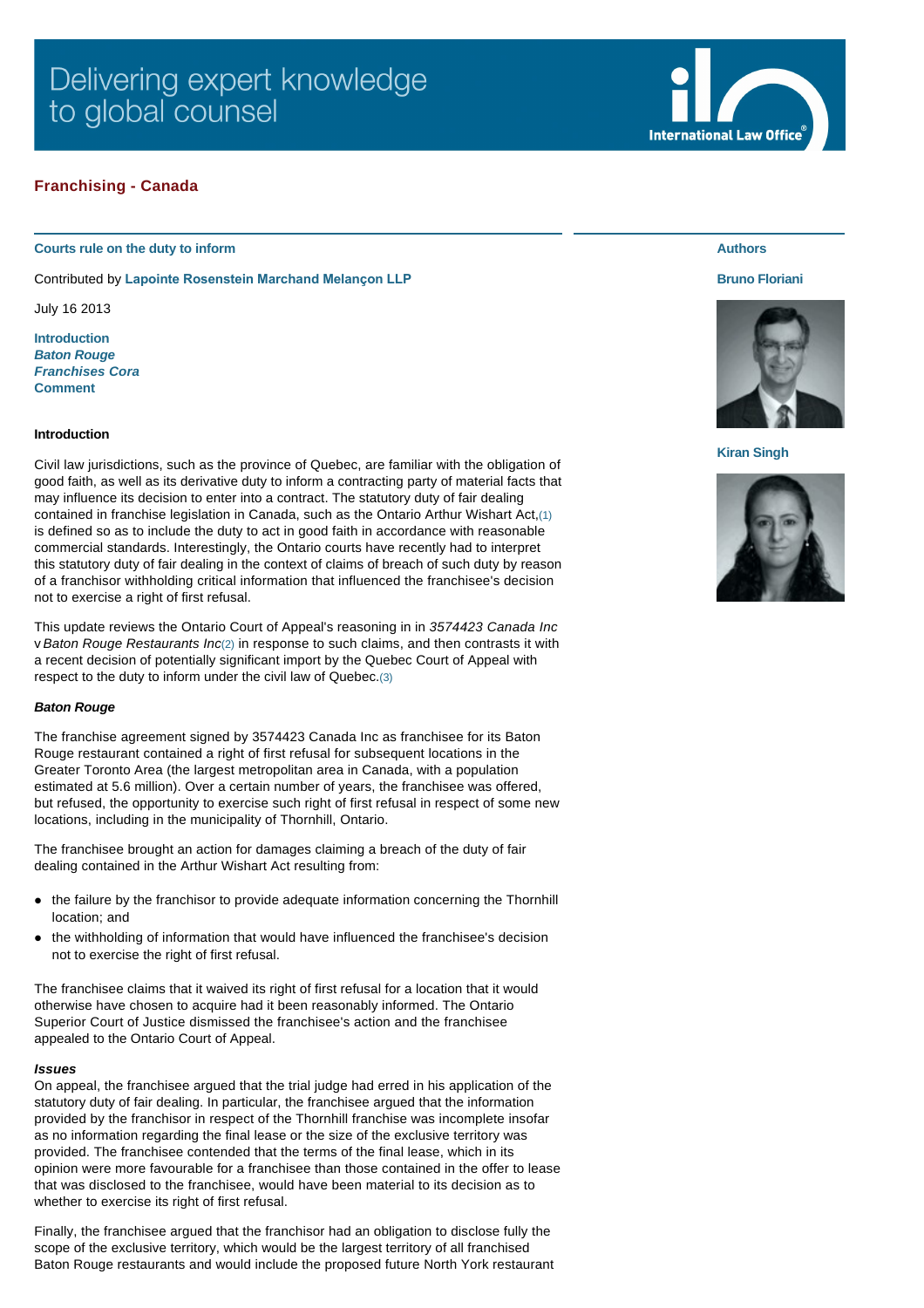in which the franchisee had been interested. The franchisee asserted that without this critical information, it did not realise that by not exercising its right of first refusal for the Thornhill location, it was passing up the opportunity for a restaurant in North York.

### *Decision*

The Ontario Court of Appeal contended that the Arthur Wishart Act's fair dealing provision calls "for a balancing of the rights of both franchisees and franchisors", and that if the franchisee required additional information, it could have requested and sought the same, particularly in respect of the final lease. The court also concluded that the franchisee could have exercised its right of first refusal subject to its review and negotiation of the final lease.

The appeal court found that the franchisee's principals were knowledgeable businesspeople with considerable experience and had sufficient information to make a reasoned decision. In addition, the court found that the final lease was not significantly different from the offer reviewed by the franchisee, as the basic provisions such as the tenant's allowance, rent and renewal were identical and the changes were minor in nature.

With regard to the scope of the Thornhill territory, the trial judge had found that the franchisee was aware that Thornhill would benefit from a larger location, given that as an experienced franchisee, it knew that franchises "located in dense, urban areas would likely enjoy smaller territories than those in less-densely populated suburban areas". Furthermore, the franchisee had previously rejected two other suburban territories without enquiring as to their size. The appeal court judge agreed with the trial judge that the size of the territory was not a significant factor in the franchisee's decision. If it was, the franchisee would have sought additional information relating thereto.

## <span id="page-1-0"></span>*Franchises Cora*

In *9150-0595 Quebec Inc v Franchises Cora Inc* the principal of 9150-0595 Quebec Inc applied to be franchisee of Franchises Cora Inc. In the course of the franchisor's evaluation of the principal's suitability, the principal completed a short internship during which she was evaluated by a representative of the franchisor and underwent a psychometric test. The principal requested a copy of the internship evaluator's notes and her test score, but did not receive either. The parties entered into a franchise agreement for a location which the principal had scouted and which had been approved by the franchisor as being a 'B-level' site; however, an employee of the franchisor sent an internal email in which he expressed doubts as to the location.

The restaurant's customer base dwindled significantly within four weeks of opening. A year after its opening, the franchisee's restaurant closed, despite the franchisor's representatives having visited the restaurant and offered their assistance and support on no fewer than 88 separate occasions.

The franchisee brought a motion to the Quebec Superior Court for termination of its franchise agreement due to fraud and error on the basis that it would never have entered into the agreement if its principal had been provided with:

- her psychometric test results;
- the internship evaluator's notes; and
- l the internal email in which an employee of the franchisor expressed doubts as to the selected location.

The trial judge dismissed this case on the basis that even if the additional information had been provided to the franchisee, the franchisee would have entered into the franchise agreement. Interestingly, the trial judge held that in the absence of proof of a franchisor's intention to mislead, a franchisor has no obligation to divulge its internal documents such as evaluations. The trial judge found that the internal nature of these documents lent credence to the fact that they could not have been determinative to the consent of the franchisee to contract. The franchisee appealed to the Quebec Court of Appeal.

## *Decision*

The Quebec Court of Appeal found that the trial judge had erred in affirming that the franchisor had fulfilled its duty to inform under the Quebec Civil Code. It held that a franchisor must provide a franchisee or prospective franchisee with all the information which could significantly influence its consent to contract. Nevertheless, the appeal court dismissed the appeal on the basis that the trial judge's finding rested on the fact that the franchisee would have entered into the franchise agreement even if provided with the requested documents. This was a decision based on fact and the franchisee did not establish that the trial court decision contained a manifest and determinative error which would allow the appeal court to intervene.

### <span id="page-1-1"></span>**Comment**